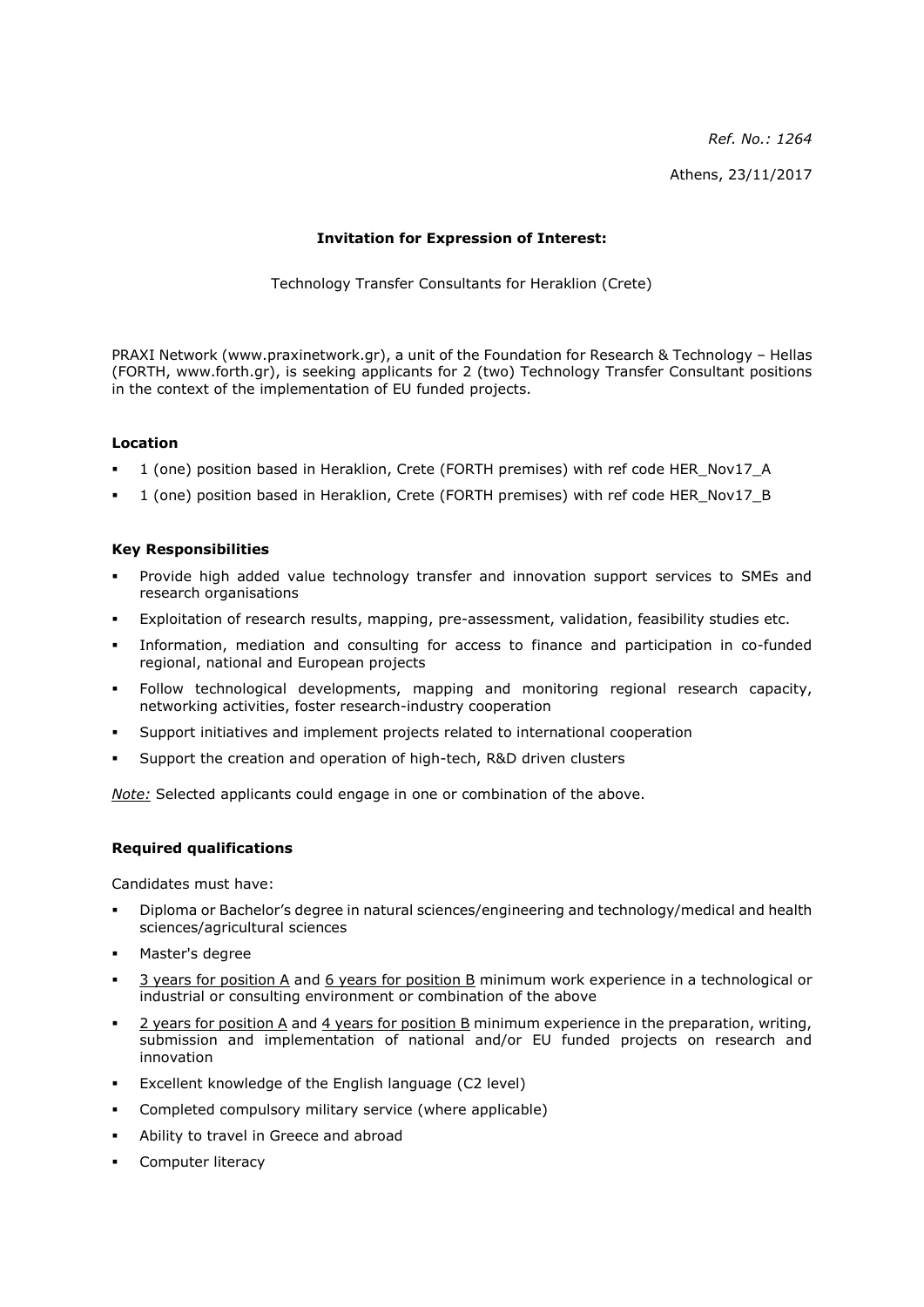- Communication skills and teamwork spirit
- Dynamic personality with the ability to take initiatives

*Note:* Work experience is considered any experience acquired after the completion of the studies

### **Desired Qualifications**

- Experience in the exploitation of research results, internationalisation, provision of tech transfer services to SMEs/research organisations/HEIs
- Knowledge of the national/EU research and innovation ecosystem
- Experience in the management and coordination of national and/or EU funded projects on research and innovation
- Postgraduate studies in economics or business administration (MBA) or PhD degree
- Knowledge of additional foreign languages (B2 level and above)

**Contract duration:** 9 months with the possibility of renewal.

**Envisaged starting date**: April 1, 2018.

### **Remuneration**

Remuneration will be determined in accordance with the assigned duties and the skills and experience of the selected candidate.

#### **Submission of Proposals**

Applicants are invited to submit their proposal until **Thursday, December 21, 2017**.

Their proposal should necessarily include the following:

- 1. Detailed CV
- 2. Cover letter briefly presenting:
	- A. The added value that the candidate can bring to the organisation and
	- B. The work experience relevant to the position (where applicable)
- 3. Scanned copies of degrees, foreign language certificates etc.
- 4. Letters of recommendation, work experience certificates or any other evidence for the experience/expertise referred in the CV.

Applicants are requested to send all the above via email to [praxi@praxinetwork.gr](mailto:praxi@praxinetwork.gr) not later than the above mentioned date and time **mentioning the reference code of the position** they are applying for.

# **Evaluation of applications**

1. Applications received via e-mail by the fixed deadline will be considered valid.

### **Applications that do not include the above required supporting documents will not be considered for the selection.**